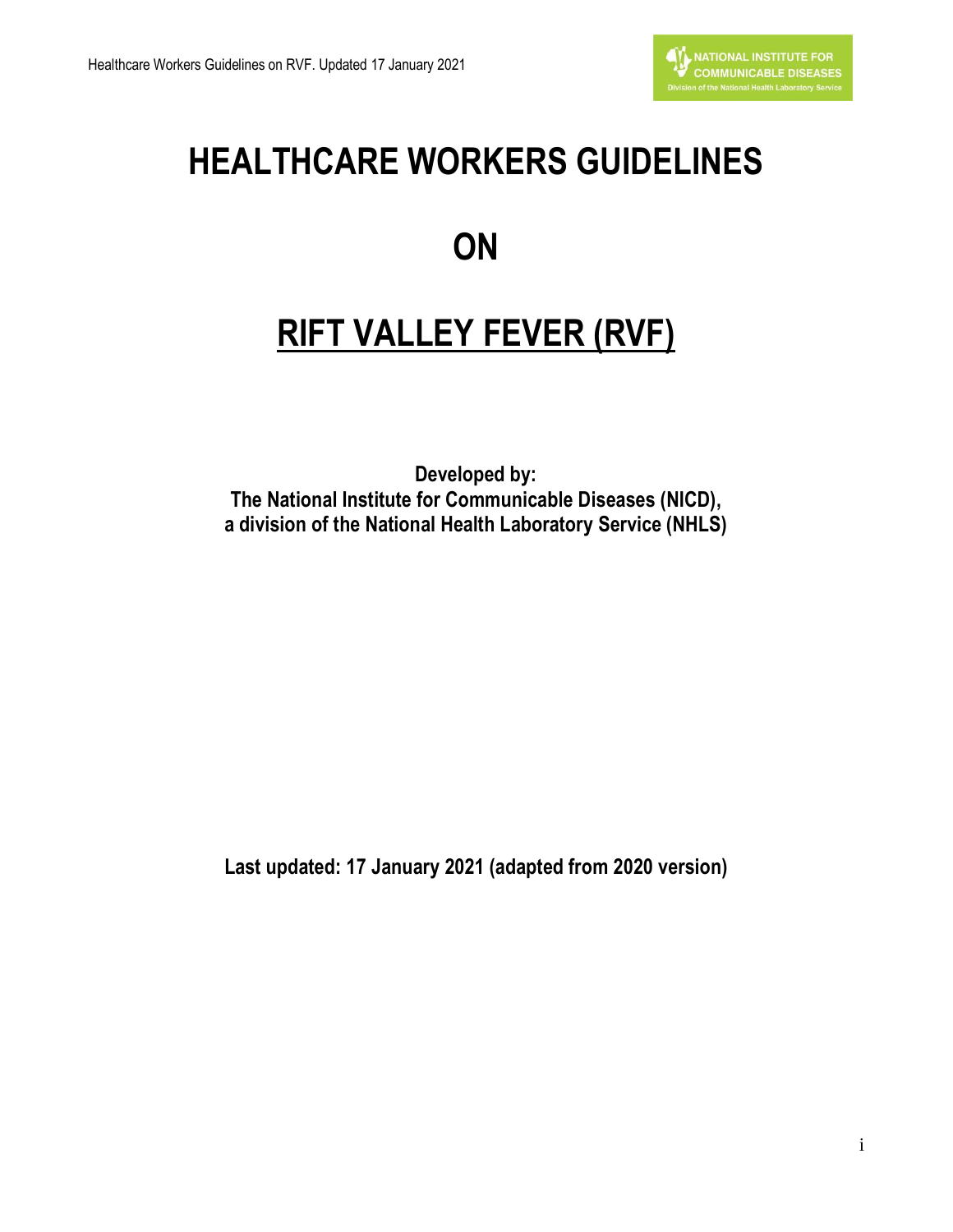# **Table of contents**

| $1_{\cdot}$                                                                                                          |  |
|----------------------------------------------------------------------------------------------------------------------|--|
| 2.                                                                                                                   |  |
| 3.                                                                                                                   |  |
| KwaZulu-Natal (KZN), Eastern Cape (ECP), Free State (FSP), Western Cape (WCP), Mpumalanga (MP),                      |  |
|                                                                                                                      |  |
| 4.                                                                                                                   |  |
| When is it possible to suspect RVF as a cause of illness? Case definition & criteria for laboratory testing  4<br>5. |  |
| 6.                                                                                                                   |  |
| 7.                                                                                                                   |  |
| 8.                                                                                                                   |  |
|                                                                                                                      |  |
|                                                                                                                      |  |
| 9.                                                                                                                   |  |
| 11.                                                                                                                  |  |
| 12.                                                                                                                  |  |
| 13.                                                                                                                  |  |
|                                                                                                                      |  |

# <span id="page-1-0"></span>**Disclaimer**

These guidelines are intended to be used by healthcare professionals. While the greatest care has been taken in developing this document, the National Department of Health and the National Institute for Communicable Diseases (NICD) of the National Health Laboratory Services (NHLS) are not willing to take responsibility for any errors or omissions. All healthcare professionals should exercise their own professional judgement in interpreting and applying the information set out in these guidelines.

# <span id="page-1-1"></span>**Acknowledgements**

Many experts, including colleagues from the South African National Department of Health and the South African Department of Agriculture, Land Reform and Rural Development provided valuable input to the development of these guidelines.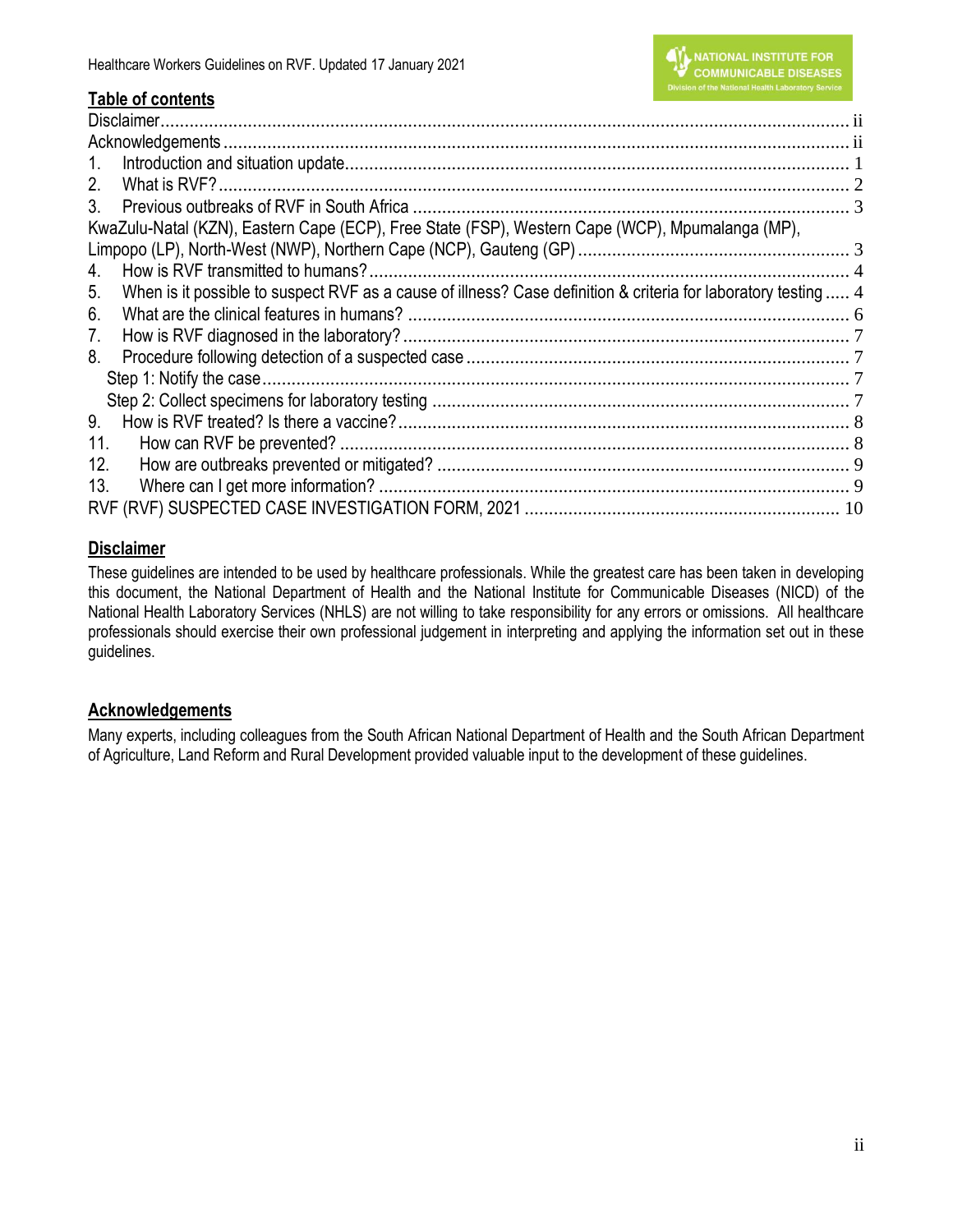## <span id="page-2-0"></span>**1. Introduction and situation update**

Rift Valley Fever (RVF) is an animal and human mosquito-borne zoonotic disease; thus, the risk of occurrence of an outbreak is closely correlated with above-normal rainfall and flooding. Eco-climatic factors modulate the dynamics of RVF. Present cumulative rainfall trends continue to depart from the 2010/2011 season in the Free State and central eastern regions of South Africa, when the most recent RVF outbreak occurred in southern Africa and is well above the long-term cumulative daily mean (See Figure 1).



**Figure 1**. Rainfall trend in Bloemfontein, Free State, South Africa as of 28 January 2021. (Source: Goddard Earth Sciences Technology and Research (MSU), Code 614, NASA Goddard Space Flight Center Greenbelt, MD 20771, USA.)

RVF outbreaks have historically occurred in central South Africa, but the country as a whole is endemic. Weather forecasts expect more rainfall over South Africa, with possibility of further heavy rain and localized flooding in places over the Free State, KwaZulu-Natal, North West and Mpumalanga provinces.

Although malaria is the most prevalent mosquito-borne disease in South Africa, there are also many mosquito-borne viruses that cause human disease. Chikungunya, West Nile, Sindbis and RVF viruses are the most important viruses in South Africa. The COVID-19 lockdown restrictions on provincial and international travel including border crossings between Mozambique in 2020 resulted in lower malaria numbers compared to 2019. However, as the country slowly reopened and mobility increased, coinciding with the beginning of the 2020/2021 summer and high rainfall season, awareness of the risk of malaria is raised in the country's northeastern provinces and among travelers. There is also an impact of lockdown measures on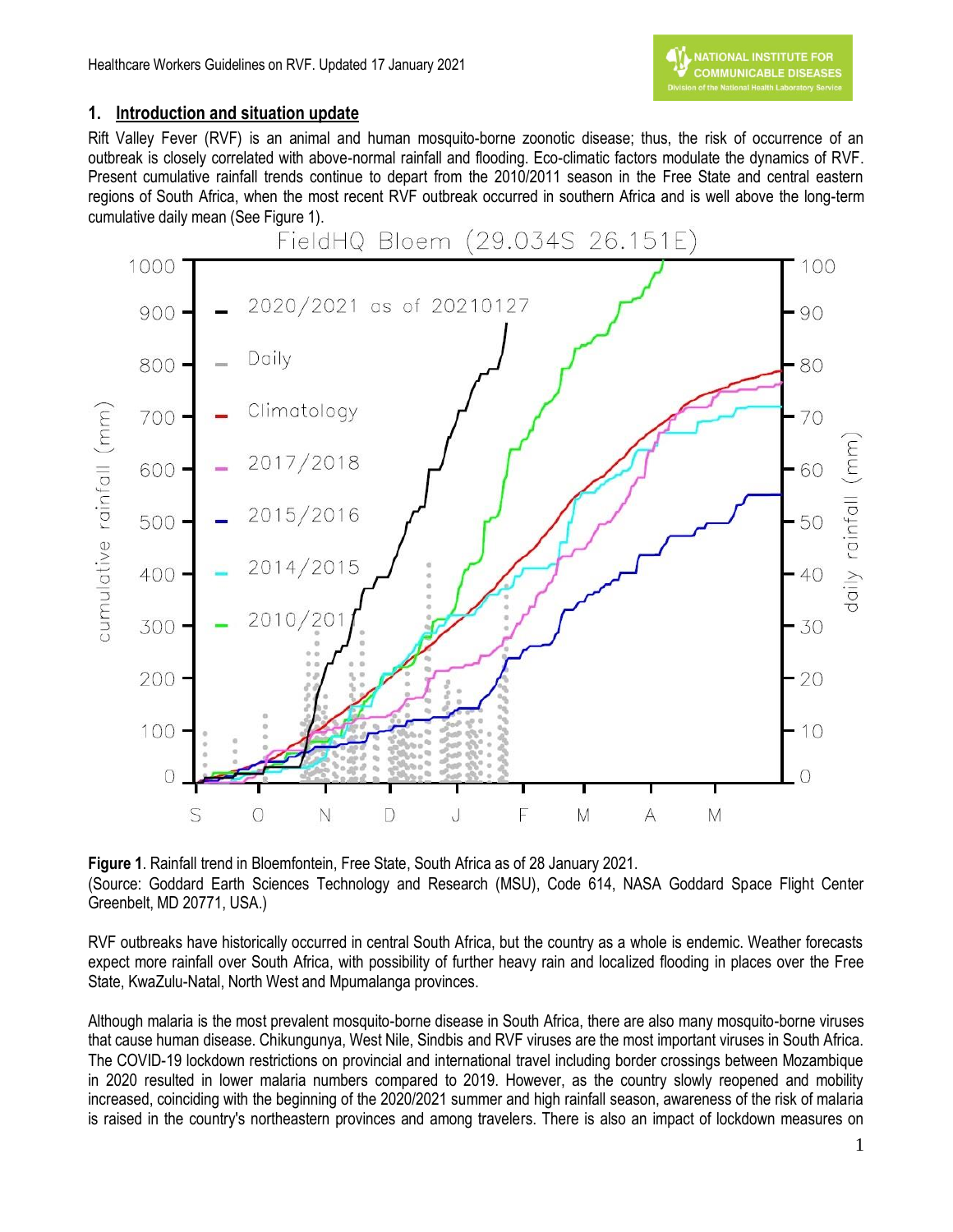outbreaks of mosquito-borne viral diseases. In South Africa, outbreaks of RVF have not been recorded this summer, but preparedness needs to be increased based on the weather and favourable conditions. In 2018, the last record of an outbreak of RVF was at one farm in the Free State, causing abortions and sheep deaths and infection in eight farm workers participating in carcass disposal and meat processing. A widespread RVF epidemic occurred in South Africa in 2010-2011 with more than 14 000 animal cases reported in eight provinces. The NICD reported 278 human laboratory-confirmed infections, leading to 25 deaths. Contact with infected animals, blood and fluids, tissues, particularly aborted animals and placentas, is the main route of transmission to humans. As a result, 83% of the human cases worked within occupations where contact with animals frequently occurred in this most recent epidemic. In addition, 89% of cases reported a history of direct contact with infected animals, prior to illness. Human infections from mosquito bites, unpasteurized raw uncooked milk are also possible.

There is a need for public health awareness of signs of RVF outbreak, monitoring and prevention of human cross-over, according to current weather conditions and summer season; farmers' awareness of vaccination since vaccination will prevent RVF virus epizootics in animals and, as a result, minimize exposure to livestock workers and meat processors. In addition, there is a need for awareness to use personal protective equipment (PPE) amongst animal-related occupational groups. In addition, education on milk pasteurisation and the handling and consumption of freshly slaughtered undercooked meat for the general public needs to be available. Health Care workers should be aware of the signs and symptoms of RVF and refer patients that meet the case definition and epidemiologic exposure criteria for diagnostic testing to the NICD and notify probable cases to the 'Notifiable Medical Conditions (NMC)' surveillance system of the Department of Health – NICD. RVF

# <span id="page-3-0"></span>**2. What is RVF?**

RVF is a zoonotic mosquito-borne viral disease of domestic and wild ruminants that can cause severe disease in a small proportion of infected humans. The virus belongs to the family *Phenuiviridae* (genus *Phlebovirus*) and causes outbreaks of abortions and deaths of livestock (predominantly sheep, goats and cattle). The disease occurs throughout Africa and the Middle East, when exceptionally heavy rains favour the breeding of the mosquito vectors. In RVF outbreaks in east or southern Africa, humans become infected primarily by contact with infected tissues of livestock or wild (game) animals, and less frequently by mosquito bites. The mosquitoes, which transmit the virus (*Aedes* and *Culex* mosquitoes), are present in South Africa. The floodwater *Aedes* species feed at dusk and, to a lesser extent, at dawn on herbivore animals nearby pans, seasonally flooded shallow depressions. The reason they are not important to humans as a source of virus is that these pans are generally well removed from farmsteads and kraals and these mosquitoes do not fly far in search of food (blood meal). The *Culex* species, on the other hand, fly to kraals and homesteads, hence the need to screen houses because they feed on both humans and livestock. The greater the presence of livestock, the lower the interest by these mosquitoes in feeding on humans but obviously some human contact can still occur.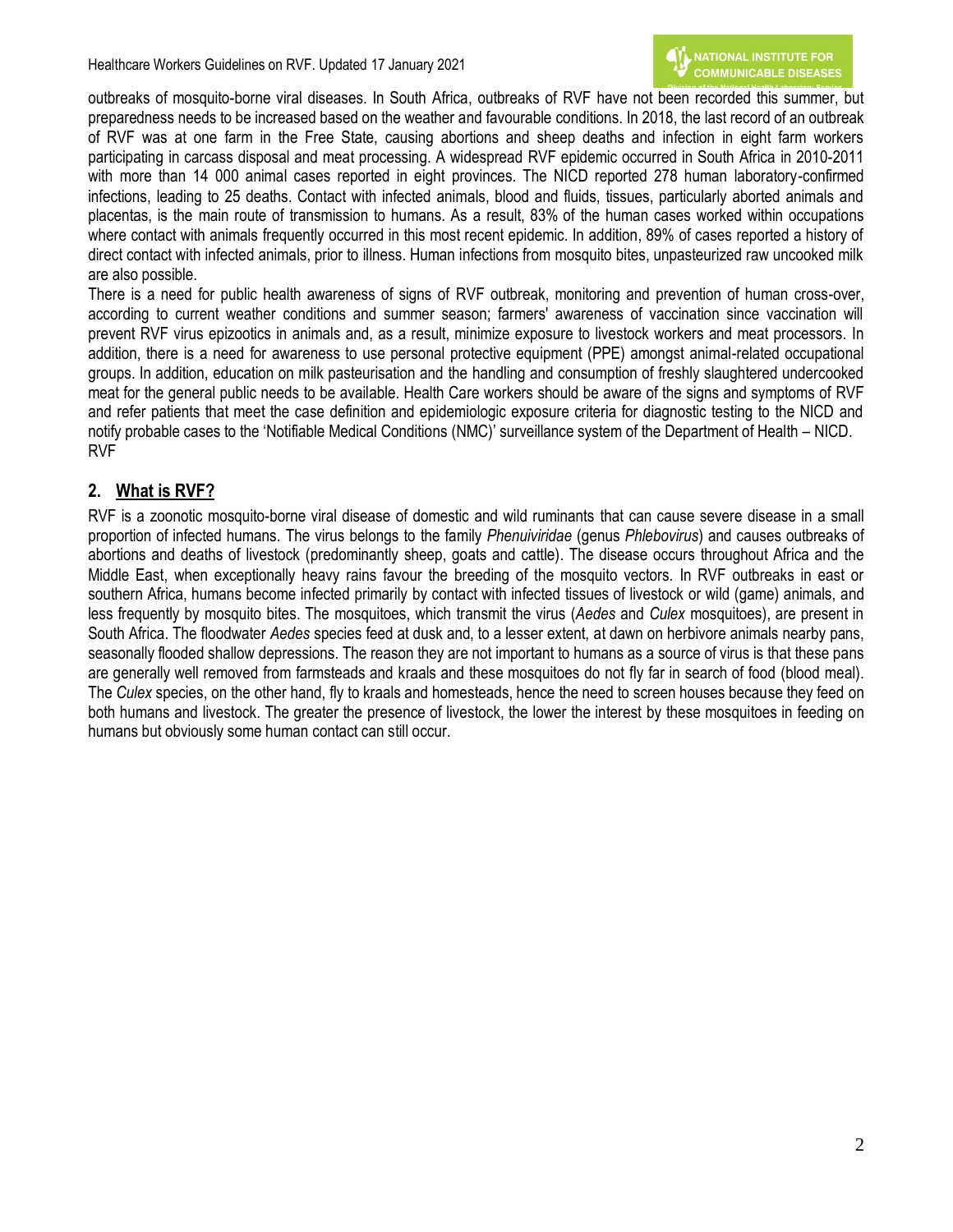## <span id="page-4-0"></span>**3. Previous outbreaks of RVF in South Africa**

Cases of human RVF infections generally occur in the context of major outbreaks of disease in sheep and cattle and also, to a lesser extent in goats, in East Africa, characterised by abortions in ewes and cows and the deaths of young animals and sometimes adult animals. Outbreaks occur at irregular intervals of years following heavy rainfall with flooding and significant increases in vector populations. Outbreaks can recur over a succession of unduly wet seasons following an increase in floodwater *Aedes* populations to ignite outbreaks and a huge increase in the *Culex theileri* population, but may not be seen for decades during drier spells.

Prior to the last major outbreak of RVF in 2010-2011 mentioned above, there was a 35-year interval before the previous large epidemic on the interior plateau of South Africa in 1974-76. However, Pienaar and Thompson's study (2013) has shown focal interepidemic outbreaks in livestock in the Free State and other provinces since the 1950s (Table1). During 2008 and 2009, relatively small focal RVF outbreaks were observed across Mpumalanga, Limpopo, Gauteng and North West provinces. These outbreaks affected both domestic livestock and wildlife. A number of human infections have been identified among individuals in direct contact with the affected livestock (incl. farmers, farm workers and animal health personnel).

**Table 1:** summary paper Pienaar, N.J. & Thompson, P.N., 2013, 'Temporal and spatial history of RVF in South Africa: 1950 to 2011', *Onderstepoort Journal of Veterinary Research* 80(1), Art. #384, 13 pages. **<http://dx.doi.org/10.4102/ojvr.v80i1.384>**

| Dates                        | Areas                                 |
|------------------------------|---------------------------------------|
| 1976-1977:                   | small outbreaks in KZN and ECP;       |
| in August, Sept and Oct 1976 | FSP; Karoo region                     |
| 1977-1978:                   | ECP, Karoo region (WCP+ECP), KZN, FSP |
| 1978-1979:                   | ECP, Karoo region, KZN, FSP           |
| 1979-1980:                   | KZN                                   |
| 1980-1981:                   | Highveld (FSP?) but not confirmed     |
| $1981 - 1982$                | KZN, ECP, Karoo, FSP                  |
| 1982-1983:                   | KZN, FSP                              |
| 1983-1984:                   | KZN, NCP (former WCP)                 |
| 1984-1985:                   | KZN, FSP, Transvaal (MP?)             |
| 1985-1986:                   | KZN, ECP, Karoo                       |
| 1988-1989:                   | good rains but no outbreaks           |
| 1990-1991:                   | KZN                                   |
| 1991-1998:                   | none                                  |
| 1999:                        | МP                                    |
| 2000-2007:                   | none                                  |
| 2008:                        | MP, LP, GP, NWP                       |
| 2009:                        | KZN, ECP, MP, NCP                     |

<span id="page-4-1"></span>KwaZulu-Natal (KZN), Eastern Cape (ECP), Free State (FSP), Western Cape (WCP), Mpumalanga (MP), Limpopo (LP), North-West (NWP), Northern Cape (NCP), Gauteng (GP)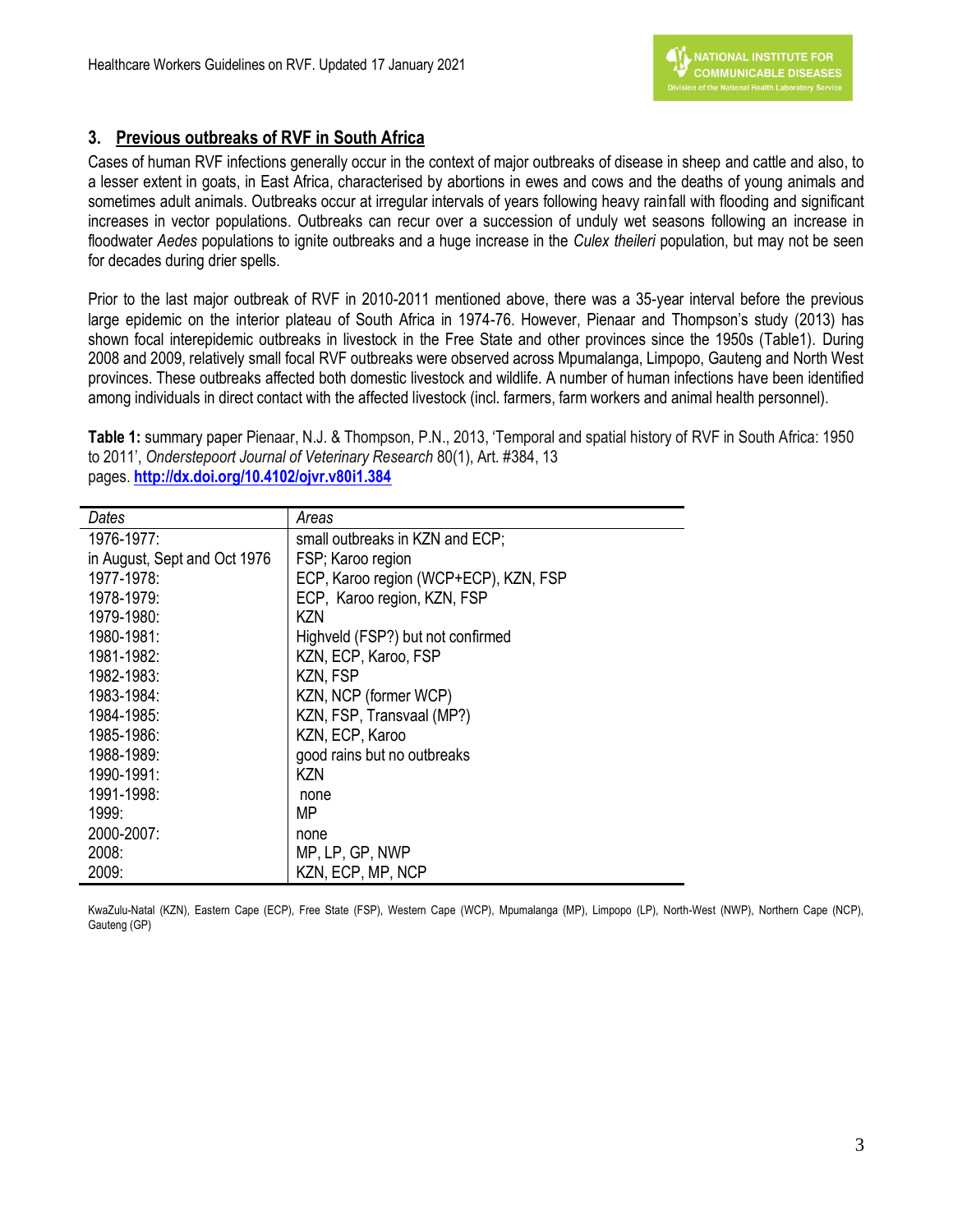#### <span id="page-5-0"></span>**4. How is RVF transmitted to humans?**

- Direct or indirect contact with the blood or tissues of infected animals (the most common route of transmission in South Africa). This may include:
	- handling of animal tissue during slaughtering, butchering or skinning of animals,
	- assisting with animal births,
	- conducting veterinary procedures, and/or
	- disposal of carcasses or foetuses,
	- inhalation of aerosols produced during the slaughter/necropsy of infected animals.
- Less common modes of transmission include:
	- inoculation, for example via a wound from an infected knife or needle-stick injuries or contact with broken skin,
	- bites of infected mosquitoes (most commonly *Aedes*), and/or
	- consuming raw (unpasteurised or uncooked) milk from infected animals.
- Human-to-human transmission has not been documented, but cases of prenatal or intrapartum transmission has been reported.

Occupational groups such as herders, farmers and farm workers, abattoir workers and veterinarians/animal health workers are at especially high risk of infection.

## <span id="page-5-1"></span>**5. When is it possible to suspect RVF as a cause of illness? Case definition & criteria for laboratory testing**

#### Case definition

The high risk group for infection with RVF:

- a. Recent contact with hoofed livestock or game animals, including commercial or informal slaughtering or butchering activities, handling of freshly slaughtered meat, disposal of carcasses/foetuses/aborted placentas, assistance with animal birthing or any other animal husbandry or veterinary procedures, or necropsy/dissection/autopsy of animals resulting in contact with blood, fluids, tissues, organs in or from RVF affected areas (See Figure 2)
- b. History of recent mosquito bites and residing in RVF affected areas (See Figure 2)
- c. History of consumption of unpasteurized/uncooked raw milk in or from RVF affected areas (See Figure 2)

A suspected case is a person who meets one or more of the following criteria:

- 1. Belongs to the category of high-risk and has influenza-like symptoms, including fever, myalgia, arthralgia, or headache.
- 2. Signs of encephalitis or external or internal bleeding not from trauma/injury/periods or hepatitis or ocular pathology (retinitis) with or without fever and belonging to a high-risk group.
- 3. Without a clinical diagnosis of what causes symptoms of encephalitis, or hepatitis, or external or internal bleeding not from trauma/injury/periods from RVF affected areas (see Figure 2).

**IMPORTANT NOTE:** All individuals matching the case description should also be tested for COVID-19 as clinical symptoms and signs overlap with RVF.

**NOTE**: Malaria, tick bite fever, Crimean-Congo haemorrhagic fever are other differential diagnoses of RVF and must be taken into account according to the appropriate case definitions. Obtaining a comprehensive travel, tick/insect or animal or patient exposure history of the suspected person can assist health care workers in narrowing down the differential diagnosis and will promote timely diagnostic testing, infection prevention and control measures.

The RVF affected areas of 2010 epidemic are shown in Figure 2.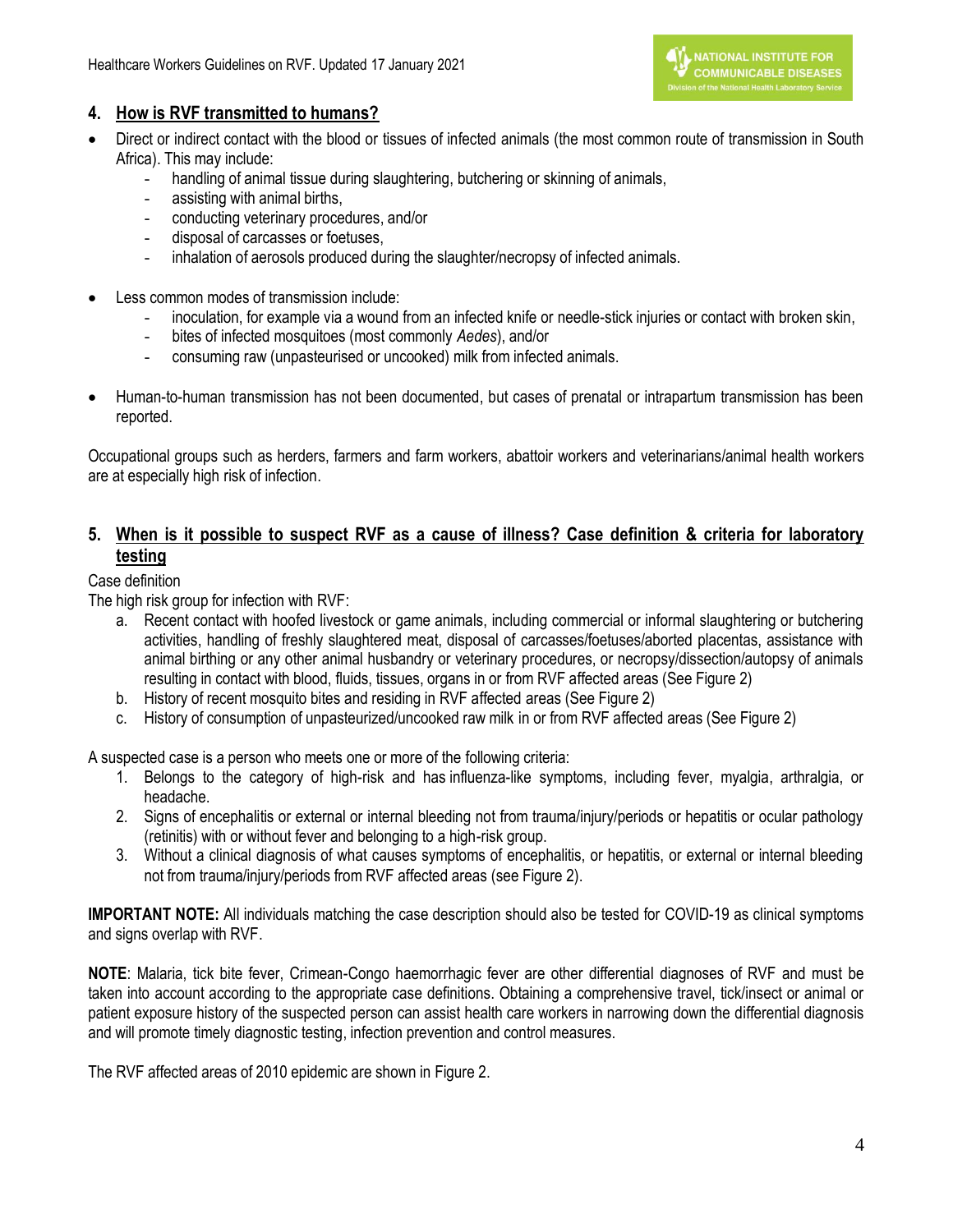NATIONAL INSTITUTE FOR<br>COMMUNICABLE DISEASES



**Figure 2**. Geographic overlap of RVF cases in animals (red, yellow and brown circles) and humans (green area) in February-May 2010, South Africa (From Department of Agriculture, Land Reform and Rural Development.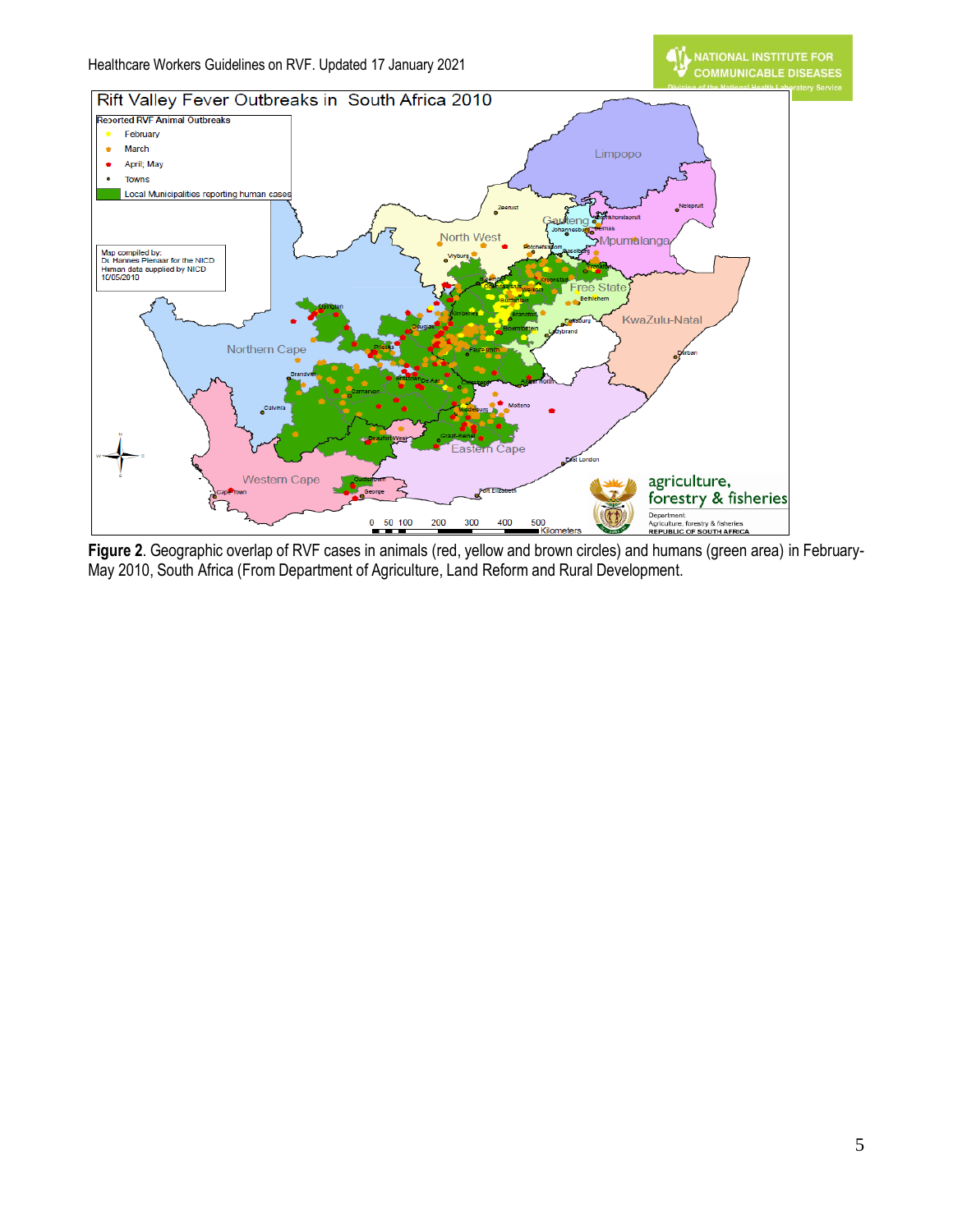#### <span id="page-7-0"></span>**6. What are the clinical features in humans?**

Typically, RVF disease is asymptomatic or mild in the vast majority of infected individuals, with a small proportion of them experiencing severe illness. The true overall mortality rate from RVF infection is difficult to estimate, given that the case definitions and laboratory testing methods used in the various documented outbreaks differed significantly. Although the World Health Organization's (WHO) RVF fact sheet shows an overall mortality rate of <1%, the reported mortality rates for documented outbreaks range from <1% to 45%. The greatest number of laboratory-confirmed human cases in a single outbreak was recorded in the Saudi Arabian RVF outbreak during 2000, with a case fatality rate of 14%.

#### **Mild illness**

- The incubation period (interval from infection to onset of symptoms) for RVF varies from two to six days.
- Clinically, RVF presents as a fever with influenza-like symptoms (including myalgia, arthralgia and headache).
- Some patients may also develop neck stiffness, sensitivity to light (photophobia), pain behind the eyes, loss of appetite and vomiting; in such patients, the clinical presentation may be mistaken for meningitis.
- Symptoms of RVF usually last from four to seven days, after which time the immune response becomes detectable by the appearance of antibodies and the virus gradually disappears from the blood.

#### **Severe illness**

A small percentage of patients develop a much more severe form of the disease, which can manifest as one or more of the following complications:

- **Ocular disease (retinitis):** This may occur in up to 10% of infected patients. Onset of retinitis is usually one to three weeks after appearance of the first symptoms (which may be very mild or subclinical), and usually presents as painless blurred or decreased vision, or scotomata. It may resolve within 10 – 12 weeks with no sequelae. If lesions occur in the macula, up to 70% of patients will experience permanent loss of vision.
- **Meningoencephalitis:** The onset of meningoencephalitis usually occurs one to four weeks after the first symptoms (which may be very mild or subclinical) of RVF appear, and in some cases neurological complications can manifest >60 days after the initial symptoms of RVF. Clinical features may include intense headache, loss of memory, hallucinations, confusion, disorientation, vertigo, convulsions, lethargy and coma. Although the mortality rate in patients experiencing only this form of the disease is low, residual neurological deficit, which may be severe, is common.
- **Hepatitis:** This is characterised by markedly raised transaminase enzyme levels (ALT and AST), and may occur together with or precede other complications (e.g. haemorrhage or meningoencephalitis).
- **Renal failure:** Acute renal failure, characterised by elevated urea and creatinine levels, may be secondary to hypovolaemia, multiple-organ dysfunction, hepatorenal syndrome or possibly also direct virus-related injury.
- **Haemorrhagic fever:** Haemorrhagic manifestations appear two to four days after the initial onset of illness, and may present as haematemesis (vomiting blood), melaena (passing blood in the faeces), a petechial /purpuric rash or ecchymoses, bleeding from the nose or gums, menorrhagia (heavy or prolonged vaginal bleeding with menstrual cycle), or bleeding from venepuncture sites. Thrombocytopenia is invariably present with or without disseminated intravascular coagulation (DIC). Most cases also have evidence of hepatitis (markedly raised ALT and AST levels, or jaundice), which may precede the haemorrhagic state. The mortality rate of patients developing the haemorrhagic form of the disease is high (up to 65%).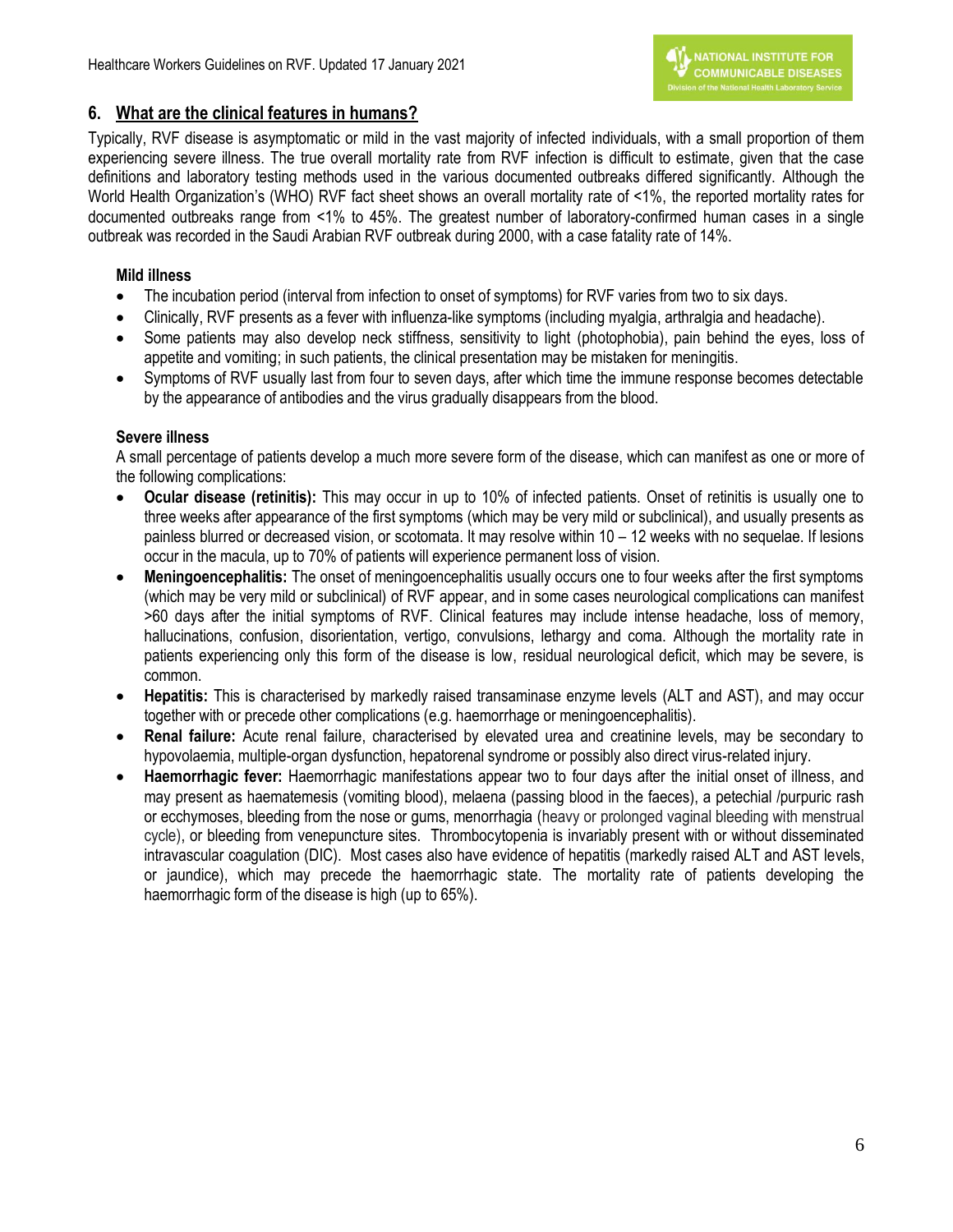# <span id="page-8-0"></span>**7. How is RVF diagnosed in the laboratory?**

Live virus or viral nucleic acid may be detected in blood during the early phase of illness or in post-mortem tissue by reverse transcription polymerase chain reaction (RT-PCR) or isolation in cell cultures or mice. Haemagglutination inhibition assay (HAI) and enzyme-linked immunoassay (ELISA) tests may confirm the presence of specific IgM and/or IgG antibodies to the virus. These tests are performed by the Centre for Emerging Zoonotic and Parasitic Diseases, NICD-NHLS.

# <span id="page-8-1"></span>**8. Procedure following detection of a suspected case**

## <span id="page-8-2"></span>**Step 1: Notify the case**

 RVF is a notifiable medical condition and should be reported using the Notifiable Medical Conditions (NMC) mobile or web App [\(http://www.nicd.ac.za/notifiable-medical-conditions/\)](http://www.nicd.ac.za/notifiable-medical-conditions/).

## <span id="page-8-3"></span>**Step 2: Collect specimens for laboratory testing**

- All suspected cases of RVF should have TWO clotted blood specimens (either red top tubes or SST-gel tubes which usually have a yellow top) of sufficient volume (±8.5 ml each) taken for viral detection and antibody determination.
- In most cases a second, convalescent blood sample, collected 7-14 days after the acute blood sample is helpful in making a definitive diagnosis.
- The specimens should be packaged in accordance with the guidelines for the transport of dangerous biological goods (triple packaging using absorbent material) and transported directly to:

**Centre for Emerging Zoonotic and Parasitic Diseases Arbovirus Reference Laboratory National Institute for Communicable Diseases (NICD) National Health Laboratory Service (NHLS) No. 1 Modderfontein Rd Sandringham, 2131 Gauteng, South Africa**

- ALL specimens should be labelled AND accompanied by a fully completed RVF suspected case investigation form (See appendix and available on NICD website [\(http://www.nicd.ac.za/diseases-a-z-index/riftvalley-fever/\)](http://www.nicd.ac.za/diseases-a-z-index/riftvalley-fever/). These forms can also be emailed to the Centre for Emerging Zoonotic and Parasitic Diseases, NICD-NHLS, at [Jessicac@nicd.ac.za;](mailto:Jessicac@nicd.ac.za) [Orienkah@nicd.ac.za.](mailto:Orienkah@nicd.ac.za)
- Samples should be kept cold during transport (cold packs are sufficient).

The NICD-NHLS Hotline (10 800 212 552) does NOT need to be contacted routinely for every case of suspected RVF. However, in the case of severely ill hospitalised patients where clinical advice is sought, or for whom laboratory testing needs to be prioritised and expedited, please call the NICD-NHLS Hotline which is a 24-hour service for all healthcare professionals countrywide. Please note that the NICD-NHLS Hotline is NOT a service for the general public, who should contact a different NICD-NHLS Hotline ( $\sqrt{3}$  0 800 02 9 999) for any queries.

For RVF laboratory results contact the Centre for Emerging Zoonotic and Parasitic Diseases – Arbovirus Reference Laboratory, NICD-NHLS, at +27-(0)11-386 6391 / +27-(0)11-386 6424/6382 during office hours (07h30-16h00).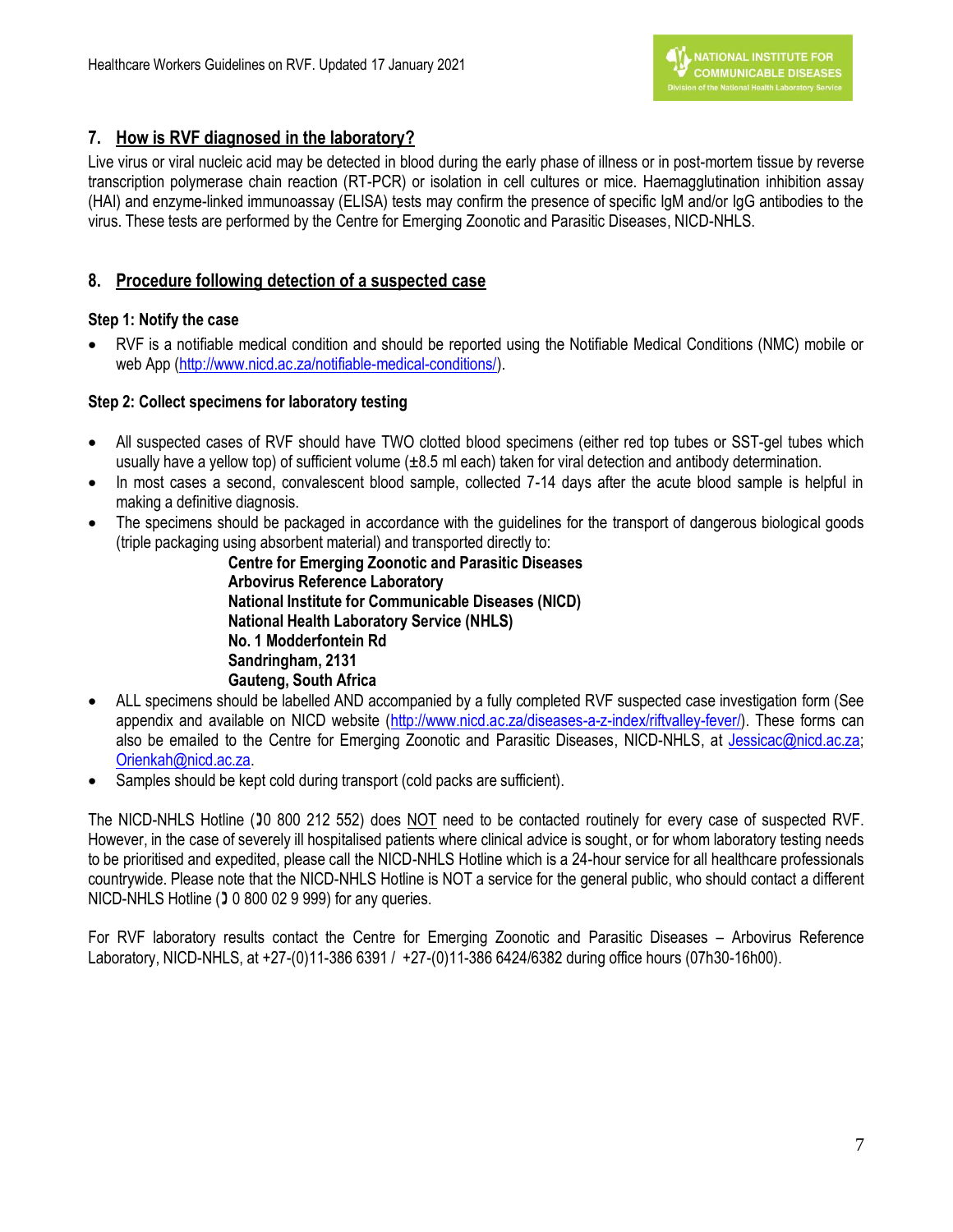#### <span id="page-9-0"></span>**9. How is RVF treated? Is there a vaccine?**

- IN NATIONAL INSTITUTE FOR **COMMUNICABLE DISEASES**
- No specific approved treatment is available for RVF; management comprises general supportive therapy.
- Early dialysis for patients with renal failure may improve outcome.
- Beware of and promptly treat nosocomial infections, particularly in critically ill patients.
- Ribavirin is NOT recommended for treatment of RVF.
- Moderate to high dose corticosteroids are NOT recommended as adjunctive therapy for RVF.
- Standard infection prevention and control precautions should be followed (refer to section 10); patients do not require isolation or barrier nursing. Human-to-human transmission has not been demonstrated, but cases of prenatal or intrapartum transmission have been reported
- Follow-up of patients for at least 1 month after symptoms resolve is advised to monitor for possible development of ocular complications (retinitis in particular) or neurological complications.
- There are no human RVF vaccines registered for use by the general public.
- Note: Should a patient present with a haemorrhagic fever where both RVF and CCHF are differential diagnoses, manage as possible CCHF until laboratory test results are available, i.e.:
	- $\circ$  Implement appropriate infection prevention and control measures (including isolation and barrier nursing);
	- o Start treatment with ribavirin as soon as possible; and
	- $\circ$  Notify laboratory or NICD-NHLS hotline that specimens need urgent processing to ensure a rapid result.

## **10. Infection prevention and control in healthcare settings**

Although no human-to-human transmission of RVF has been demonstrated, there is still a theoretical risk of transmission from infected patients to healthcare workers through contact with infected blood or tissues. Healthcare workers caring for patients with suspected or confirmed RVF should implement "Standard Precautions".

"Standard Precautions" defines the work practices that are required to ensure a basic level of infection control and is recommended for the care and treatment of all patients regardless of their perceived or confirmed infectious status. They cover the handling of blood (including dried blood), all other body fluids, secretions and excretions (excluding sweat), whether or not they contain visible blood, and contact with non-intact skin and mucous membranes. A two-page reminder with checklist can be downloaded at [www.who.int/csr/resources/publications/EPR\\_AM2\\_E7.pdf](http://www.who.int/csr/resources/publications/EPR_AM2_E7.pdf)

# <span id="page-9-1"></span>**11. How can RVF be prevented?**

Public health education and risk reduction plays a vital role in preventing human infections. Messages to the community, especially within affected areas should focus on:

- Avoiding high risk animal husbandry procedures and slaughtering practices through the use of gloves and other protective clothing, especially when handling sick animals.
- Avoiding the unsafe consumption of fresh blood, raw (unpasteurised or uncooked) milk or animal tissue. In outbreak regions, all animal products (blood, meat and milk) should be thoroughly cooked before eating. Slaughtering of sick animals for consumption should be discouraged during outbreaks.
- Personal and community protection against mosquito bites through the use of insect repellents (containing 30-50% DEET), insecticide-treated bed nets, and wearing of light-coloured clothing.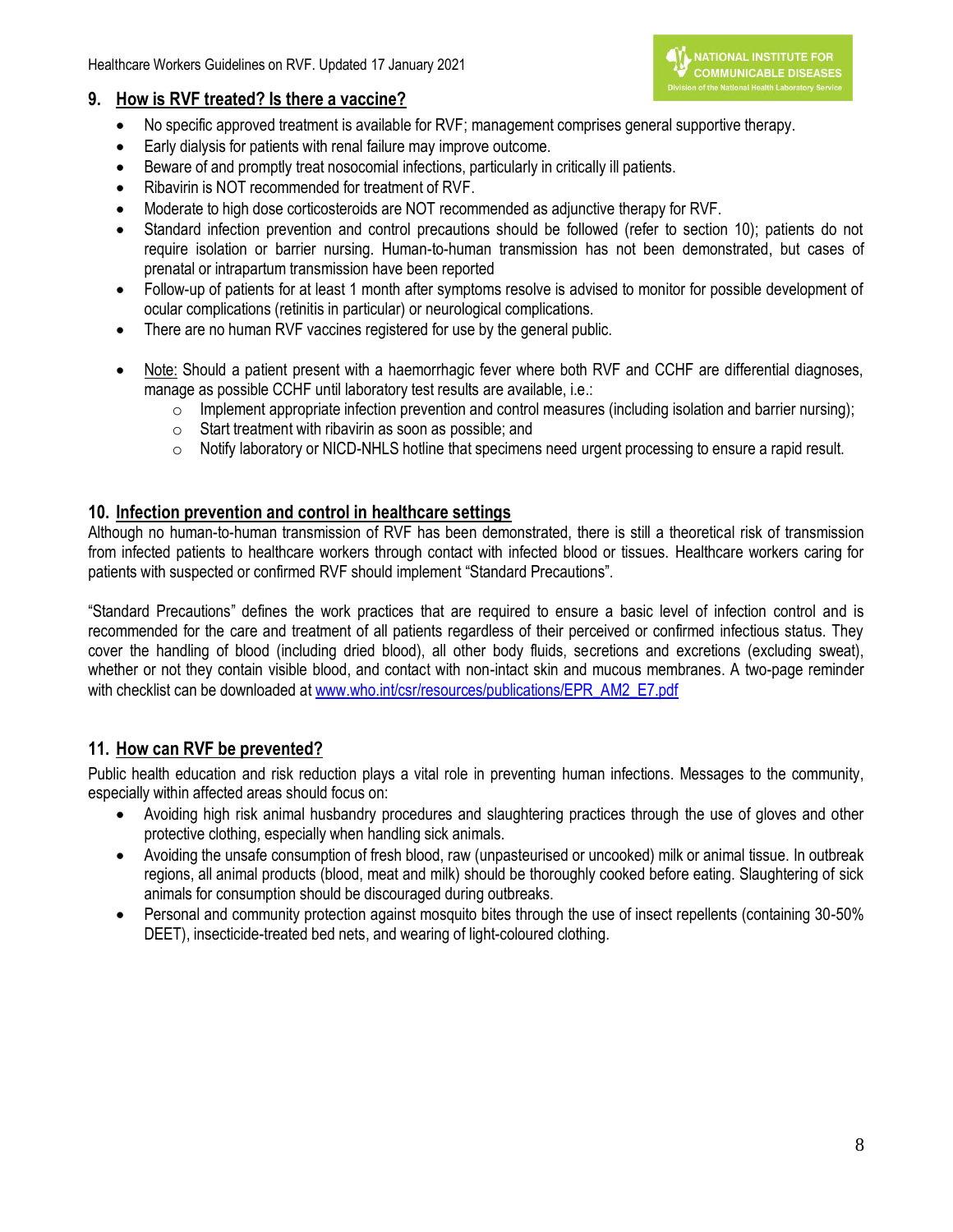#### <span id="page-10-0"></span>**12. How are outbreaks prevented or mitigated?**

Prevention of RVF outbreaks primarily relies on the prevention of infection in livestock through vaccination. Several veterinary (animal) vaccines are available in South Africa. Other ways of mitigating the spread of RVF involve control of the vector and protection against arthropods bites. Larviciding measures at mosquito breeding sites are the most effective form of vector control if breeding sites can be clearly identified and are limited in size and extent. However, during periods of flooding, the number and extent of breeding sites is usually too high for larviciding measures to be feasible.

# <span id="page-10-1"></span>**13. Where can I get more information?**

- Regular updates and these guidelines are available through the NICD-NHLS website [\(http://www.nicd.ac.za/notifiable](http://www.nicd.ac.za/notifiable-medical-conditions/)[medical-conditions/\)](http://www.nicd.ac.za/notifiable-medical-conditions/) – search for "RVF".
- Questions from the general public can be directed to the NICD-NHLS hotline:
	- $\circ$  (30 800 02 9 999)
- Additional information on RVF is available on the following website references:
	- o World Health Organization. RVF. [https://www.who.int/health-topics/rift-valley-fever#tab=tab\\_1/.](http://www.who.int/mediacentre/factsheets/fs207/en/)
	- o Centers for Disease Control and Prevention. <https://www.cdc.gov/vhf/rvf/index.html>.